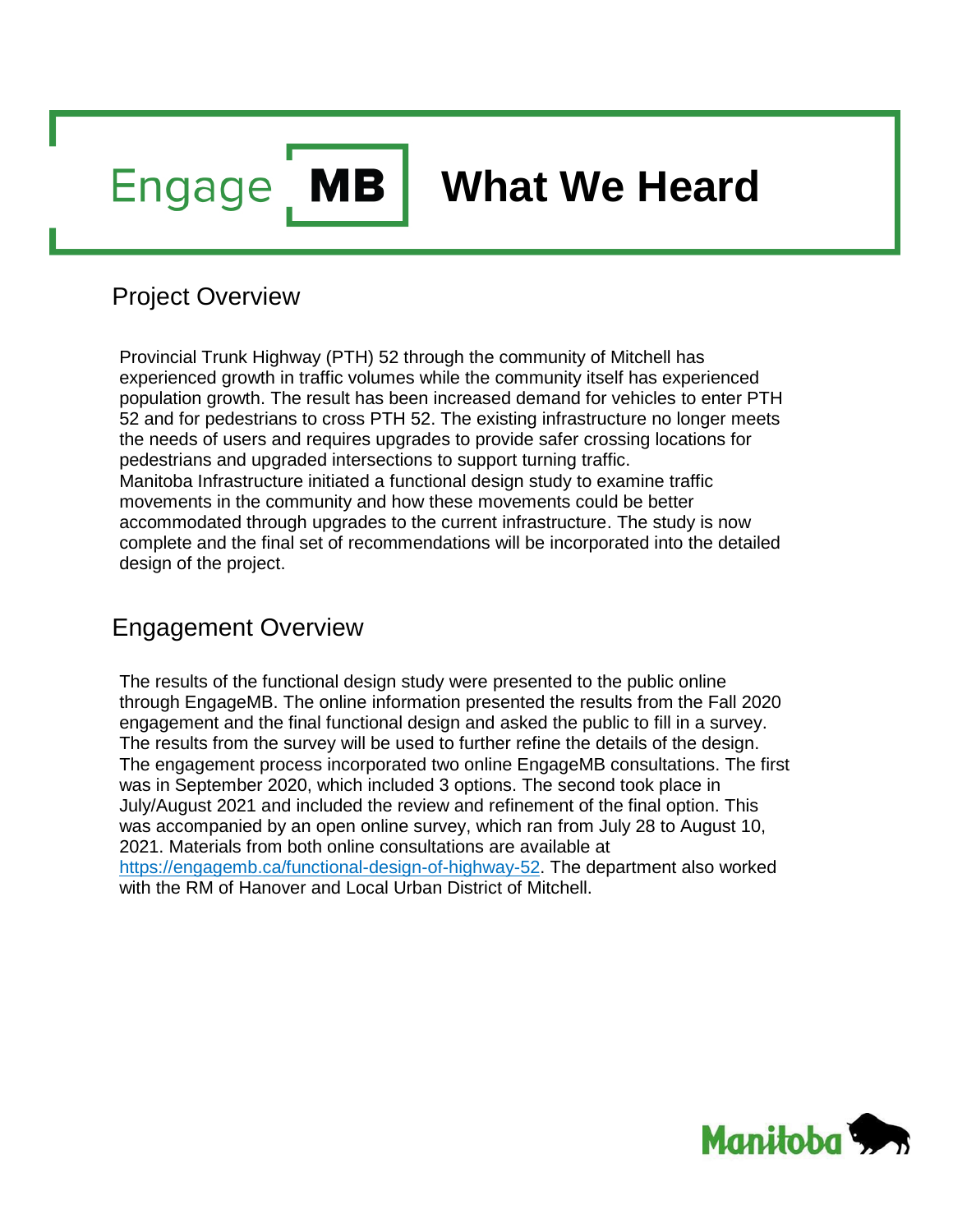# Overview of Survey Responses

A total of 127 responses were received for the online survey. Of the 127 responses received, 94 per cent indicated that they understood the final functional design, 56 per cent indicated no concerns with the final functional design and 23 per cent had further comments to share with the design team.



Expressed areas of interest were broad-based, with most respondents identifying as local residents and/or regular users of PTH 52 and other area roads.

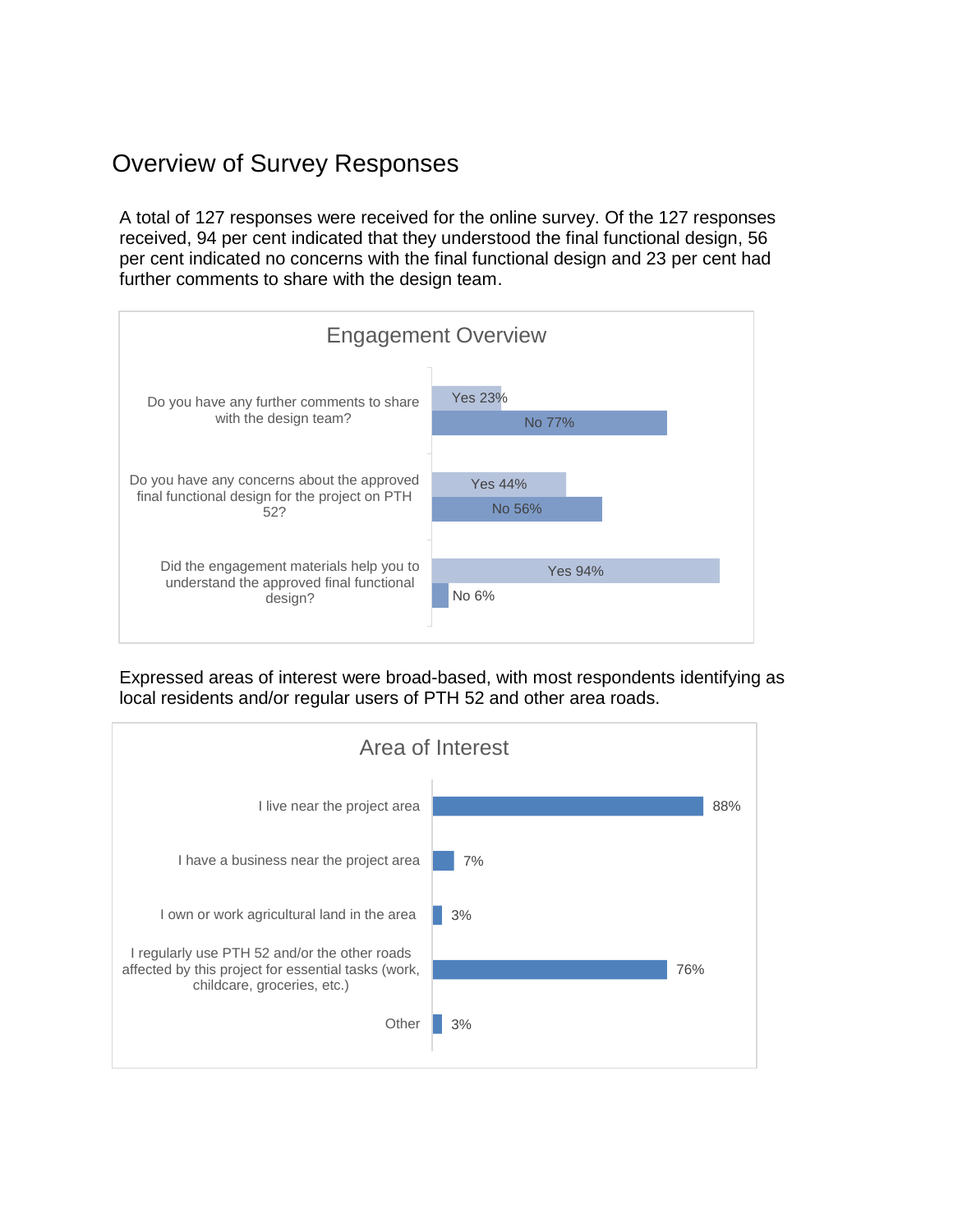# What We Heard

Several key themes were identified when analyzing the feedback. Responses were categorized into themes in order to organize the information into useable data. The themes identified are speed concerns, the status of Ash Street, pedestrian crossing locations and the number of signal light locations in Mitchell:

#### **Speed Concerns**

Several comments were received regarding the speed of traffic on PTH 52. A strong desire for slower traffic was expressed. Manitoba Infrastructure will be reassessing the speed zones in the community as highway improvements are implemented. If the assessment determines that there is a need to adjust the speed zones, a speed zone study will be undertaken and the zones will be modified accordingly.

#### **Importance of Ash Street**

The most frequent comment received was related to the median opening at Ash Street. Some respondents strongly supported the reopening of the median while other respondents strongly supported the permanent closure of the median.

#### **Willow Street**

Several questions were raised regarding the lack of direct access to Willow Street, especially considering the RM of Hanover's plan to extend Willow Street north to the schools. Comments suggested that the lack of direct access would cause additional traffic on local roads.

Manitoba Infrastructure discussed the comments received regarding Willow Street with the RM of Hanover and the design has been modified to also allow a right-in access at Willow Street from PTH 52 (westbound only). This will allow direct access to Willow Street for westbound traffic and eastbound traffic will use the Reichenbach intersection as shown on the attached plan.

#### **Pedestrian Crossings**

There were a few comments received regarding pedestrian movements and crossing locations. The need for additional sidewalks was also expressed. Manitoba Infrastructure will be discussing these comments with the RM of Hanover to determine their plans for further pedestrian improvements.

#### **Signal Lights**

There were comments in favour of additional traffic signals, especially at Reichenbach Road. However, some respondents noted that there were too many signal lights proposed for such a small community. Manitoba Infrastructure will be assessing each intersection to determine the need for signal lights based on traffic volumes and turning movements.

#### **Illumination**

Questions were raised regarding illumination (street lights). Manitoba Infrastructure will assess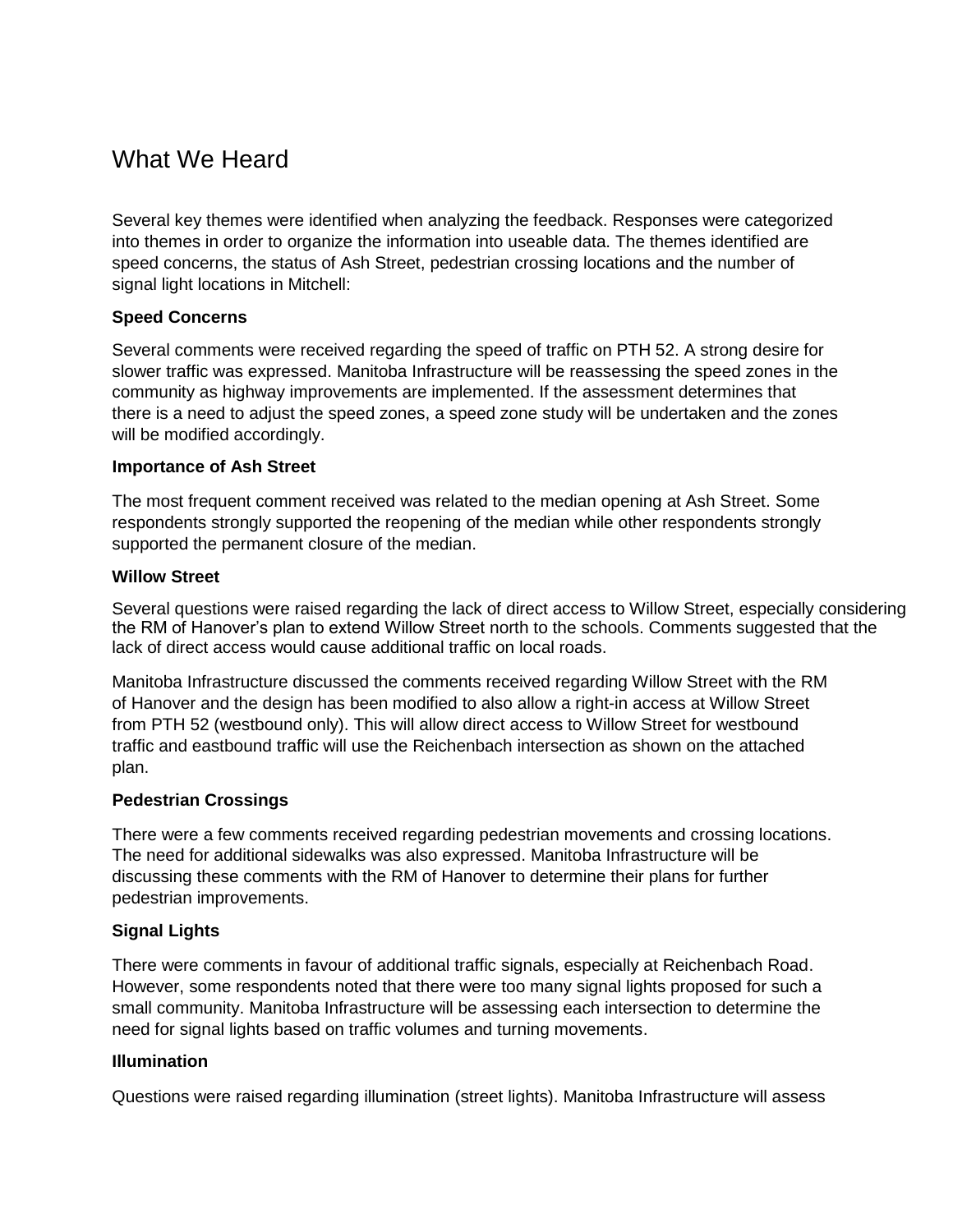the need for illumination along PTH 52. When warranted, Manitoba Instructure will provide illumination. When illumination is not warranted under provincial standards, options are in place for a local government to provide illumination, where desired.

#### **Weight Limits on Reichenbach**

Concerns were raised with weight limits and spring road restrictions on the portion of Reichenbach between PTH 52 and the south service road. Manitoba Infrastructure will ensure that this portion of Reichenbach is upgraded to support unrestricted RTAC loading to support the commercial businesses located on the south side of PTH 52.

# Next Steps

Traffic signals were installed at Ash Street in October 2021. The next step in the project will be to further discuss the project with the RM of Hanover. Manitoba Infrastructure will then undertake a detailed design of the improvements to determine the exact right-of-way requirements for the project. Land acquisition, where necessary, will begin as soon as the detailed design is finalized and approved for construction.

# Questions?

Please direct any questions or comments to [HOCapitalRegion@gov.mb.ca.](mailto:HOCapitalRegion@gov.mb.ca)